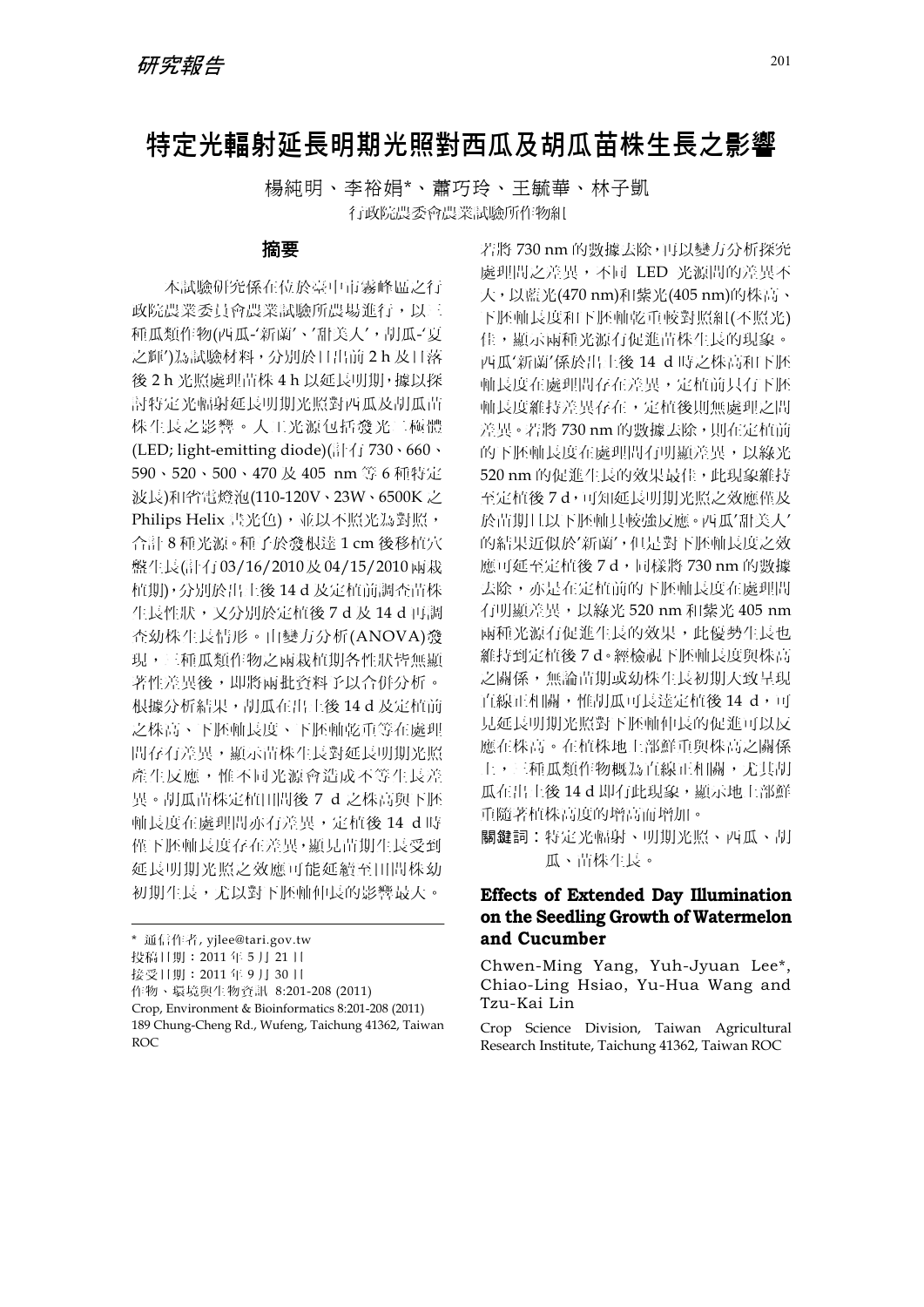#### **ABSTRACT**

Field experiments were conducted in the experimental farm of Taiwan Agricultural Research Institute to study the effects of extended day illumination (4 h, i.e., 2 h before dawn and 2 h after sunset) on the seedling growth of watermelon (*Citrullus vulgaris* Schrad. ex Eckkl. & Zeyh) and cucumber (*Cucumis sativus* Linn) before and after transplanting. Artificial light sources were adopted to provide additional lighting, including light-emitting diodes (LEDs,) at 730, 660, 590, 520, 500, 470 and 405 nm and light bulb (LB) (110-120V, 23W, 6500K; Philips Helix white color) with no light treatment (CK) in comparison. Seeds of watermelon and cucumber were planted twice in cropping season of 2010. Samplings were made at fourteen days after seedling emergence (14 DAE), day before transplanting (BTP), 7 days after transplanting (7 DATP), and 14 days after transplanting (14 DATP). Based on results of analysis of variance (ANOVA), experimental data from both plantings were pooled for further study hereafter. There were significant differences in growth traits between light treatments of cucumber, including plant height (PH), hypocotyls length (HL), and hypocotyl dry weight (HDW) at 14 DAE and BTP, while significant difference of PH and HL was found at 7 DATP and only HL at 14 DATP. Variations existed among treatments of different light sources. By excluding data of 730 nm, there was no significant difference between light treatments. However, the increments of PH, HL and HDW by 470 nm and 405 nm were better than those of CK. Significant differences of PH and HL between treated seedlings were found in variety 'Hsin-Lan' of watermelon at 14 DAE, only HL at BTP, and no different after transplanting. By excluding data of 730 nm, there was a difference in HL at BTP, and 520 nm-treated seedlings had better growth than others till 7 DATP. The results of variety 'Tien-Mei-Zen' of watermelon were similar to those of 'Hsin-Lan', but lighting effect on HL extended to 7 DATP. Without data of 730 nm, difference between light treatments was found only in HL at BTP, especially at 520 nm and 405 nm. The relationship between PH and HL was linearly correlated in a positive fashion, and could extend to 14 DATP for cucumber. PH and aboveground plant fresh weight of treated plants was also positively correlated linearly in the

examined varieties of cucumber and watermelon. Such relationship appeared at 14 DAE for cucumber.

**Key words:** Specific waveband, Day illumination, *Citrullus vulgaris* Schrad. ex Eckkl. & Zeyh., *Cucumis sativus* Linn., Seedling growth.

#### 前言

國內在上半年春作期間進行瓜類育苗 時,常逢連續陰雨及寒流冷氣團來襲,形成 低溫與低光照環境。相對的在下半年秋季期 間進行育苗時,亦常有冷鋒侵襲帶來的低溫 與弱光環境,這些情境將嚴重干擾健康活力 種苗之生產。然而,關於強化種苗活力於此 等環境生長之研究卻闕如,限制了瓜類種苗 生產的季節。植物行光合作用時必須要有充 足的光照,尤以波長在 400-700 nm 範圍的可 見光為最重要的光波段,再進一步言之,不 同波長的光輻射對於光合作用具有不等貢 獻。通常以 400-520 nm 的紫光至藍光波段及 610-720 nm 的橙光至紅光波段對於光合作用 的效率較高,而 520-610 nm 的綠光至黃光波 段的植物色素吸收效率較低(Bula *et al.* 1991, Fan and Jao 2004)。植物體的一些重要反 應,大多是由於特定的色素系統所進行的光 化學反應,例如光合作用由葉綠素(體)進行, 葉綠素吸收紅光和藍光最多,也就是說紅光 和藍光對光合作用效果最大,而綠光吸收最 少,所以我們看到的植物就呈綠色。藍色光 源(400-500 nm)對植物的分化與氣孔的調節 十分重要。如果藍光不足,遠紅光的比例太 多,莖部將過度成長,而容易造成葉片黃化。 紅光波段(655-665 nm)能量與遠紅光波段 (725-735 nm)能量的比例在 1.0 與 1.2 之間, 植物的發育將是正長 (Kendrick and Kronenberg 1986, Okamoto *et al*. 1996, Yanagi *et al.* 1996, Fan and Jao 2004) · 但 是,每種植物對於這些波段比例的敏感性也 不同,若能提供較高效率的光波段照射來取 代連續性波段光輻射,或許可以得到較佳的 光合效能,然此一推論仍需要試驗求證。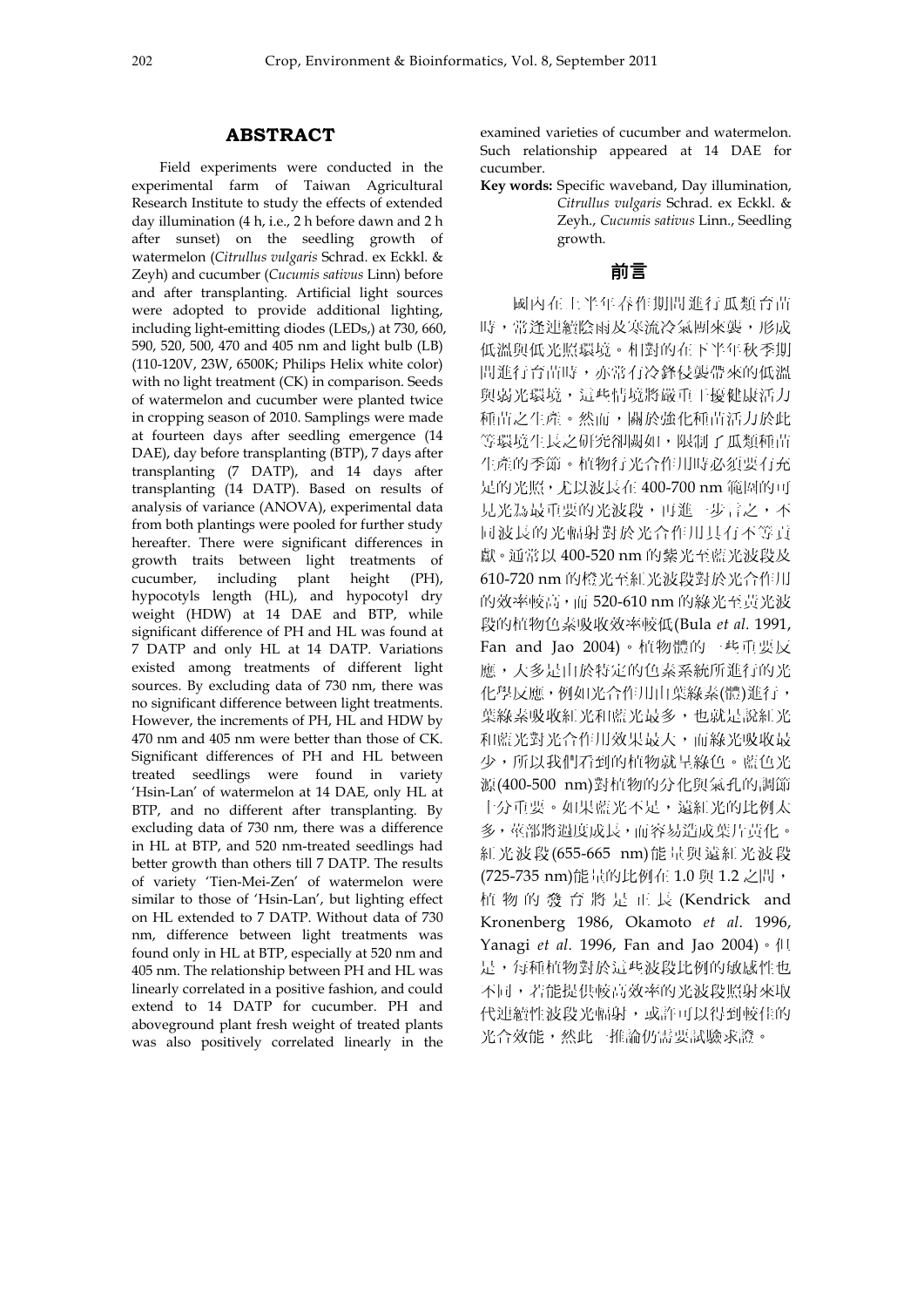目前已有利用單一波段或混合波段進行 作物栽培試驗案例(Fan and Jao 2004),有關 紅光的發光二極體 LED 會影響莖節的伸長、 葉片的生長、葉綠素的形成(Tripathy and Brown 1995)、光合成速率(Tennessen *et al*. 1994)和形態的改變(Hoenecke *et al.* 1992, Robin *et al.* 1994)。Hoeneck *et al*. (1992)使用 超高亮度紅光 LED 配合藍光燈管,可以成功 栽培萵苣種苗。此外,Okamoto *et al*. (1996) 使用超高亮度紅光 LED 與藍光 LED,在一定 的比例下(B/R=1:2)可以培育出正常萵苣。若 改以純藍光 LED 環境中,仍可促進植株分化 生長,但是其乾物重小於純紅光或紅藍光並 存下的植物,使得純藍光下的植物顯得更矮 壯而健康。Jao and Fang (2004a, 2004b)的研 究則發現,間歇性的給予馬鈴薯組織培養苗 照射有機發光二極體 OLED (organic light-emitting diode)的紅光和藍光,能增加 種苗的生長速率,而組合不同波長的 OLED 光照射,還可抑制某些植物的病原菌。Jao *et al.* (2003)以自行研發的超高亮度紅光與藍光 LED 燈具為人工光源,試驗結果顯示兩者在 鮮重、乾重、葉片數、葉寬、根數及根長上 並無差異,但在葉長上則以 LED 為光源者較 長。由此證實,LED 可用來栽培蝴蝶蘭組培 苗,亦適用於作為光型態發生基礎研究之人 工光源。Wang *et al.* (2006)以不同光源下育 苗後對洋桔梗切花品質之影響,結果顯示冷 **陰極管的綠光和白光育苗的株高最佳,LED** 的綠光苗株較矮且花朵數減少,另光源與品 種間在株高及盛花期性狀上有交感效應存 在。

國內目前尚無試驗利用特定波段光輻射 於瓜類種苗之生長與活力探討,特別在低光 照環境下(如日出、日落時段)以人工光源提供 不足的光輻射,在節能減碳重要性日益提升 的現在,其可行性與應用潛力值得探究。本 文研究以歸屬於綠色光源發光二極體 LED 來 提供特定波段光輻射於瓜類種苗(如胡瓜、西 瓜等)生長用途,利用日出前 2 小時加上日落 後 2 小時之光照處理苗株, 釐清特定光輻射 延長明期光照對西瓜及胡瓜苗株生長之效 應。

#### 材料與方法

本試驗研究係在位於臺中市霧峰區之行 政院農業委員會農業試驗所農場進行,以農 業試驗所作物組蔬菜研究室提供之西瓜 (*Citrullus vulgaris* Schrad. ex Eckkl. & Zeyh.) ' 甜美人 (Tien-Mei-Zen)' 和 ' 新 蘭 (Hsin-Lan)'兩栽培種,以及胡瓜 (*Cucumis sativus* Linn) '夏之輝(Hsia-zi-Huei)'栽培種 為試驗材料,以綠色能源發光二極體 LED 及 省電燈泡(LB)來提供特定波段光輻射於瓜類 種苗生長影響探討。光照時間分別於日出前 2 h 及日落後 2 h, 即以延長明期光照 4 h 來處 理苗株,光源包括 LED 之 730、660、590、 520、500、470 及 405 nm 等 6 種波長和省電 燈泡(110-120V、23W、6500K 之 Philips Helix 書光色)連續波段,並以不照光 (no light treatment; CK)為對照,合計 8 種光源。

種子育苗前以殺菌劑"免賴得"(benomyl, 可濕性粉劑 50%,1000×)進行種子消毒,經 逆滲透水清洗 5 次之後,置於室內暗處發芽。 種子於發根達 1 cm 後移植穴盤生長,計有 03/16/2010 及 04/15/2010 兩栽種(植)期, 再分別於出土後 14 d (14 DAE)及定植前 (BTP)調查苗株生長性狀,調查項目有苗株高 度(PH)、下胚軸長度(HL)、下胚軸鮮重與乾 重 (HFW 、 HDW) 及地上部鮮重與乾重 (AFW、ADW)。苗株於第七位葉長出後定植 於田間,又分別於定植田區後 7 d (․7 DATP 及 14 d (14 DATP),再調查田間幼株生長情 形。田間生長的植株以殺菌劑 " 三 泰 隆"(triadimenol, 23%水分散性乳劑,3000×) 防治白粉病,以"撲克拉錳"(prochlorate manganese, 50%可濕性粉劑,4000×)防治炭 疽病,以除蟲劑"納乃得"(methomyl, 90%可 濕性粉劑,1000×)防治蟲害。

試驗資料分析以 SAS 統計軟體(SAS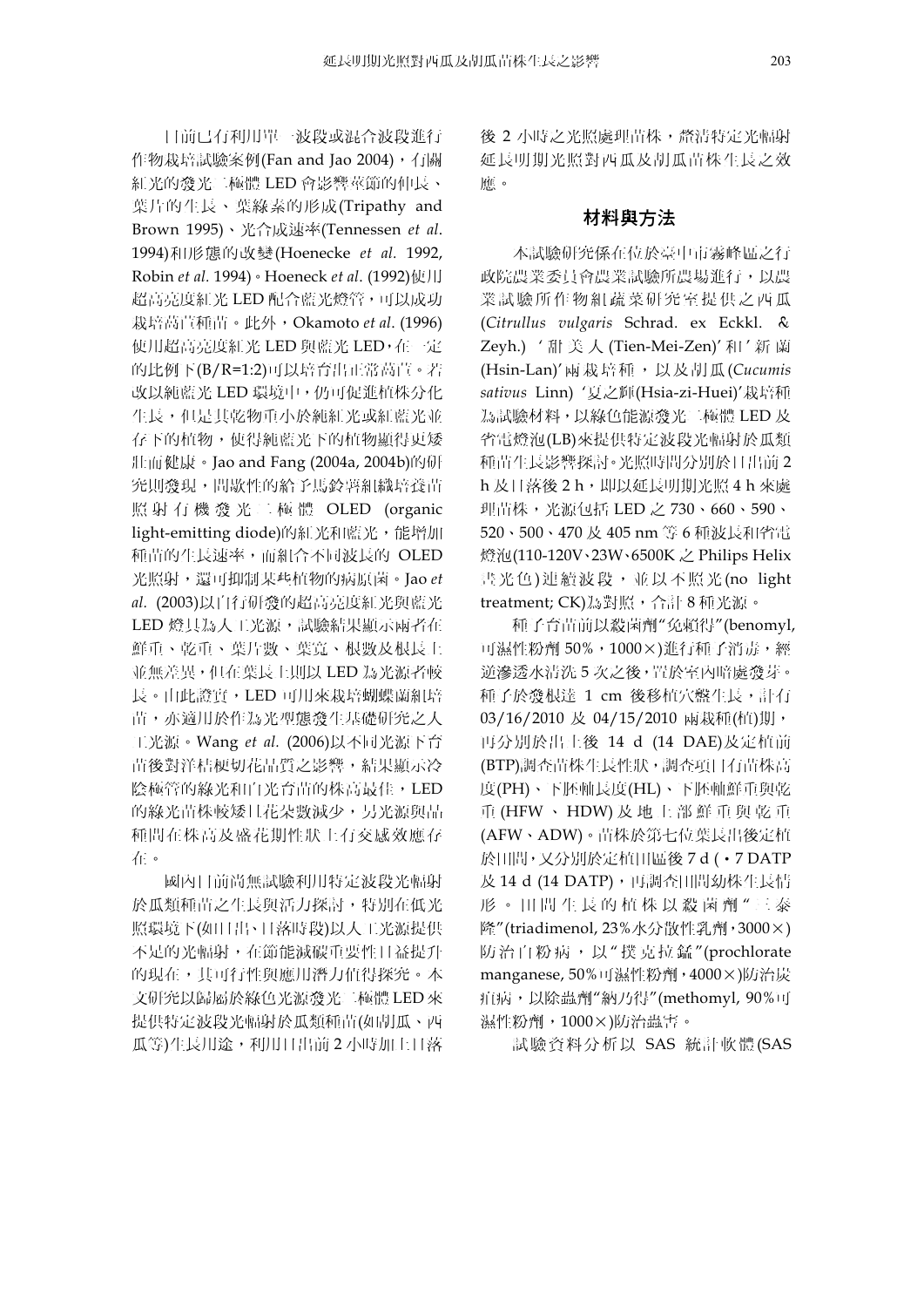Institute 1998) 進行變方分析 (ANOVA; analysis of variance)檢定, 使用最小顯著差 異性測驗(LSD; least significance difference test)來判定處理間的差異是否達到顯著。

#### 結果與討論

由變方分析 ANOVA 發現三種瓜類作物 之兩栽植期各性狀皆無顯著性差異後,即將 兩批資料予以合併分析。根據試驗分析結果 (Table 1), 胡瓜在出土後 14 d 及定植前之株 高、下胚軸長度、下胚軸乾重等在處理間存 有差異,其中以 730 nm 光照苗株的生長值最 高,檢視其增加的株高和下胚軸的輻度,相 較於下胚軸乾重增加的比值,似乎有促進苗 株生長的趨勢。顯示苗株生長對延長明期光 照產生反應,惟不同光源會造成不等生長差 異。胡瓜苗株定植田間後 7 d 之株高與下胚 軸長度在處理間亦有差異,定植後 14 d 時僅 下胚軸長度存在差異。顯見在無劇烈天氣變 化前提下,胡瓜苗期生長受到延長明期光照 之效應,可能延續至田間株幼初期生長,而 此一效應以對下胚軸伸長的影響最大。

此一結果因為紅外光 730 nm 的株高和 下胚軸都顯著高於其他光照處理,因而在變 方分析結果處理間有顯著性差異。若將 730 nm 的數據去除,再以變方分析探究處理間之 差異,則不同 LED 光源間的差異不大。以藍 光(470 nm)和紫光(405 nm)的株高、下胚軸長

|  |  |  | Table 1. Effect of day illumination with LEDs (light-emitting diodes) and light bulb (LB) on growth traits |  |  |  |  |
|--|--|--|------------------------------------------------------------------------------------------------------------|--|--|--|--|
|  |  |  | of <i>Cucumis sativus</i> Linn in two planting/growing seasons of 2010.                                    |  |  |  |  |

|                       |           | $14$ DAE <sup>x</sup> |             |      | <b>BTP</b> <sup>y</sup> |                   | $7$ DAT $P^z$ |                     | 14 DATP          |
|-----------------------|-----------|-----------------------|-------------|------|-------------------------|-------------------|---------------|---------------------|------------------|
|                       | PH        | HL                    | <b>HDW</b>  | PH   | HL                      | <b>HDW</b>        | PH            | HL                  | HL               |
| 03/16/2010            |           | -------cm-------      | $10^{-1}$ g |      | -------cm-------        | $10^{-1}$ g       |               | -------cm-------    | cm               |
| $\overline{LB}$       | 15.8      | 6.0                   | 0.35        | 17.5 | 6.3                     | 0.55              | 18.0          | 5.4                 | 5.5              |
| 730 nm                | 21.5      | 11.6                  | 0.53        | 24.1 | 11.9                    | 0.84              | 23.3          | 10.3                | 10.9             |
| 660 nm                | 17.2      | 7.0                   | 0.32        | 18.4 | 7.2                     | 0.50              | 18.6          | 5.5                 | 6.4              |
| 590 nm                | 16.3      | 6.2                   | 0.34        | 17.8 | 6.5                     | 0.59              | 19.9          | 6.5                 | 6.4              |
| 520 nm                | 16.9      | 6.5                   | 0.34        | 17.6 | 6.6                     | 0.60              | 18.3          | 6.4                 | 6.3              |
| $500 \text{ nm}$      | 16.6      | 6.9                   | 0.33        | 17.0 | 5.9                     | 0.60              | 18.8          | 6.4                 | 5.9              |
| 470 nm                | 17.2      | 7.4                   | 0.36        | 18.1 | 6.8                     | 0.62              | 20.7          | 8.0                 | 7.3              |
| 405 nm                | 17.1      | 7.8                   | 0.41        | 19.0 | 7.7                     | 0.67              | 20.0          | 6.8                 | 8.1              |
| <b>CKw</b>            | 14.7      | 5.5                   | 0.27        | 18.0 | 6.3                     | 0.56              | 18.0          | 5.9                 | 5.4              |
| Mean                  | 17.0      | 7.2                   | 0.36        | 18.6 | 7.2                     | 0.62              | 19.5          | 6.8                 | 6.9              |
| $\mathrm{LSD}^{0.05}$ | 2.8       | 1.8                   | 0.09        | 3.0  | 1.2                     | 0.13              | 2.9           | 1.2                 | 2.1              |
| $\mathbf{F}$          | 4.54      | 10.41                 | 7.02        | 21.5 | 24.46                   | 5.96              | 3.52          | 16.69               | 7.07             |
| $t^{0.05}$            | 2.62      |                       |             |      |                         |                   |               |                     |                  |
|                       |           | $14\overline{DAE^x}$  |             |      | <b>BTP</b> <sup>y</sup> |                   |               | 7 DATP <sup>z</sup> | 14 DATP          |
|                       | <b>PH</b> | HL                    | <b>HDW</b>  | PH   | HL                      | <b>HDW</b>        | PH            | HL                  | HL               |
| 04/15/2010            |           | -------cm-------      | $10^{-1}$ g |      | -------cm-------        | $10^{-1}$ g       |               | -------cm-------    | cm               |
| LB                    | 15.8      | 6.0ab                 | 0.35ab      | 17.5 | 6.3bc                   | 0.55ab            | 18.0          | 5.4c                | 5.5 <sub>b</sub> |
| 660 nm                | 17.2      | 7.0ab                 | 0.32bc      | 18.4 | 7.2ab                   | 0.50 <sub>b</sub> | 18.6          | 5.5bc               | 6.4ab            |
| 590 nm                | 16.3      | 6.2ab                 | 0.34abc     | 17.8 | 6.5 <sub>bc</sub>       | 0.59ab            | 19.9          | 6.5 <sub>bc</sub>   | 6.4ab            |
| 520 nm                | 16.9      | 6.5ab                 | 0.34bc      | 17.6 | 6.6abc                  | 0.60ab            | 18.3          | 6.4bc               | 6.3ab            |
| 500 nm                | 16.6      | 6.9ab                 | 0.32bc      | 17.0 | 5.9c                    | 0.60ab            | 18.8          | 6.4bc               | 5.9 <sub>b</sub> |
| 470 nm                | 17.2      | 7.4a                  | 0.36ab      | 18.1 | 6.8abc                  | 0.62ab            | 20.7          | 8.0a                | 7.3ab            |
| 405 nm                | 17.1      | 7.8a                  | 0.41a       | 19.0 | 7.7a                    | 0.67a             | 20.0          | 6.8ab               | 8.1a             |
| <b>CK</b>             | 14.7      | 5.5 <sub>b</sub>      | 0.27c       | 18.0 | 6.3bc                   | 0.56ab            | 18.0          | 5.9 <sub>bc</sub>   | 5.4b             |
| Mean                  | 16.5      | 6.7                   | 0.34        | 17.9 | 6.7                     | 0.59              | 19.5          | 6.3                 | 6.4              |
| $\mathrm{LSD}^{0.05}$ | 3.0       | 1.9                   | 0.07        | 3.0  | 1.2                     | 0.13              | 2.9           | 1.3                 | 2.1              |
| ${\bf F}$             | 0.9       | 1.73                  | 3.23        | 0.4  | 2.5                     | 1.67              | 3.52          | 4.43                | 1.97             |
| $t^{0.05}$            | 2.31      |                       |             |      |                         |                   |               |                     |                  |

x DAE: days after seedling emergence.

y BTP: before transplanting.

z DATP: days after transplanting.

w CK: no light treatment.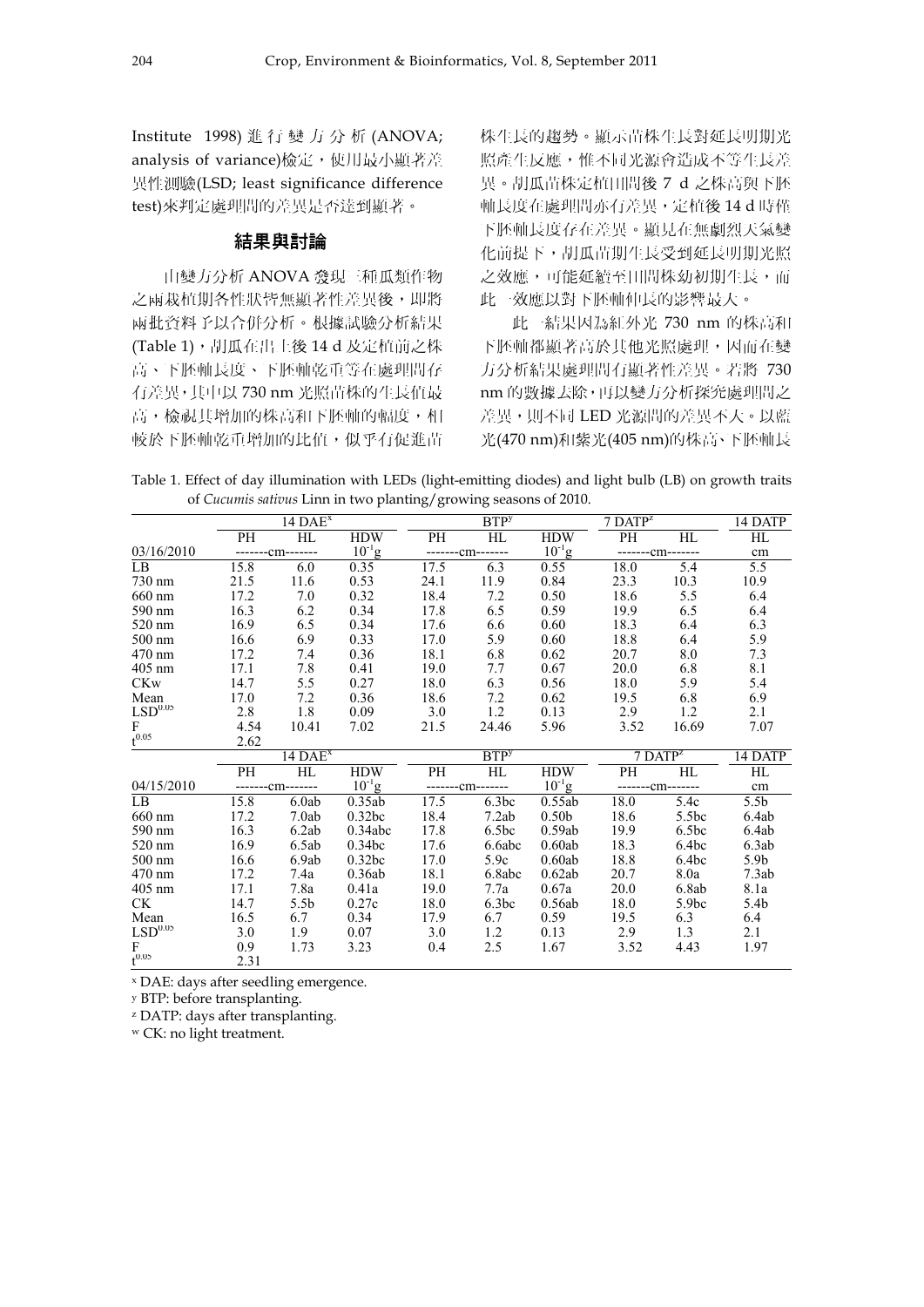度和下胚軸乾重較對照組 CK (即不照光) 佳,顯示此兩種光源有促進苗株生長的現 象。Lian *et al.* (2002)的百合鱗莖 LED 光照試 驗顯示,螢光燈和紅、藍光的 LED 可能促進 小鱗莖的形成;植株在紅光 LED 的照射下, 莖桿較細長且葉片易呈黃色,顯示如似葉綠 素含量偏低之外觀,而光合成速率、頂端和 根部的鮮重低於同時照射紅藍光的植株。由 此可知,只照射單一紅光波段植株的生長, 似皆低於以兩種 LED 波段的光照處理結果, 呈現正面生長促進之現象。西瓜新蘭栽培種

Table 2. Effect of day illumination with LEDs (light-emitting diodes) and light bulb (LB) on growth traits of *Citrullus vulgaris* Schrad. ex Zeyh (variety 'Hsin-Lan') in the two planting/growing seasons in 2010.

| Treatment                  |                       | 14DAE <sup>x</sup> | BTP <sup>y</sup>  | $7DATP^z$          |                   |
|----------------------------|-----------------------|--------------------|-------------------|--------------------|-------------------|
|                            | PH                    | HL                 | PH-HL             | НL                 | HL                |
| 03/16/2010                 |                       | -cm---             |                   | cm                 | cm                |
| LB                         | 14.0                  | 8.2                | 5.8               | 8.3                | 8.8               |
| 730 nm                     | 17.7                  | 11.2               | 6.5               | 10.8               | 10.7              |
| 660 nm                     | 15.2                  | 9.1                | 6.2               | 8.7                | 8.7               |
| 590 nm                     | 17.2                  | 9.4                | 7.8               | 8.1                | 8.3               |
| 520 nm                     | 15.8                  | 9.1                | 6.7               | 10.6               | 9.8               |
| 500 nm                     | 14.4                  | 9.0                | 5.4               | 9.7                | 9.2               |
| 470 nm                     | 14.7                  | 8.7                | 5.9               | 8.9                | 8.6               |
| 405 nm                     | 14.5                  | 8.6                | 5.9               | 8.7                | 9.4               |
| $\mathrm{CK}^{\mathrm{w}}$ | 13.3                  | 8.0                | 5.4               | 7.6                | 7.6               |
| Mean                       | 15.2                  | 9.0                | 6.2               | 9.1                | 9.0               |
| LSD <sub>0.05</sub>        | 2.3                   | 1.5                | 2.2               | 1.0                | 1.9               |
| F                          | 4.18                  | 4.13               | 1.2               | 11.92              | 2.37              |
| $t_{0.05}$                 | 2.62                  |                    |                   |                    |                   |
|                            |                       | 14DAE              | <b>BTP</b>        | 7DATP              |                   |
|                            | PН                    | HL                 | PH-HL             | HL                 | HL                |
| 04/15/2010                 |                       | --cm-              |                   | cm                 | cm                |
| LB                         | $14.0^\circ$          | 8.2                | $5.8^{ab}$        | 8.3 <sup>cd</sup>  | $8.8^{ab}$        |
| 660 nm                     | $15.2$ <sup>abc</sup> | 9.1                | $6.2^{ab}$        | 8.7 <sup>bcd</sup> | 8.7 <sup>ab</sup> |
| 590 nm                     | $17.2^a$              | 9.4                | 7.8 <sup>a</sup>  | 8.1 <sup>cd</sup>  | 8.3 <sup>ab</sup> |
| 520 nm                     | $15.8^{ab}$           | 9.1                | 6.7 <sup>ab</sup> | 10.6 <sup>a</sup>  | 9.8 <sup>a</sup>  |
| 500 nm                     | $14.4^{bc}$           | 9.0                | $5.4^{ab}$        | 9.7 <sup>ab</sup>  | $9.2^{ab}$        |
| 470 nm                     | $14.7^{bc}$           | 8.7                | 5.9 <sup>ab</sup> | $8.9^{bc}$         | 8.6 <sup>ab</sup> |
| 405 nm                     | $14.5^{bc}$           | 8.6                | $5.9^{ab}$        | 8.7 <sup>bcd</sup> | $9.4^{ab}$        |
| <b>CK</b>                  | $13.3^\circ$          | 8.0                | $5.4^{b}$         | $7.6^{\rm d}$      | 7.6 <sup>b</sup>  |
| Mean                       | 14.9                  | 8.8                | 6.1               | 8.8                | 8.8               |
| LSD <sub>0.05</sub>        | 2.4                   | 1.6                | 2.3               | 1.1                | 1.8               |
| F                          | 2.68                  | 1.1                | 1.2               | 7.89               | 1.46              |
| $t_{0.05}$                 | 2.31                  |                    |                   |                    |                   |

x DAE: days after seedling emergence.

y BTP: before transplanting.

z DATP: days after transplanting.

w CK: no light treatment.

係於出土後 14 d 時之株高和下胚軸長度在處 理間存在差異(Table 2), 定植前只有下胚軸 維持差異存在,定植後則無處理之間差異。 據此顯示,延長明期光照對於該種西瓜之效 應僅及於苗期,且以下胚軸具較強反應。若 將 730 nm 的數據去除, 則在定植前的下胚軸 長度在處理間有明顯差異,以綠光 520 nm 的 促進生長的效果最佳,此現象維持至定植後 一週。西瓜甜美人栽培種的試驗結果(Table 3) 近似於新蘭,但是對下胚軸長度之效應可延 至定植後 7 d。同樣將 730 nm 的數據去除,

Table 3. Effect of day illumination with LEDs (light-emitting diodes) and light bulb (LB) on growth traits of *Citrullus vulgaris* Schrad. ex Eckkl (variety 'Tien-Mei-Zen') in the two planting/growing seasons in 2010.

| Treatment           |                    | 14DAE <sup>x</sup>    | <b>BTP</b> y | $7\overline{DATP^z}$ |                   |  |  |
|---------------------|--------------------|-----------------------|--------------|----------------------|-------------------|--|--|
|                     | PH                 | НL                    | PH           | НL                   | HL                |  |  |
| 03/16/2010          | -----cm-----       |                       |              | -----cm-----         |                   |  |  |
| LB                  | 12.6               | 6.8                   | 16.1         | 6.4                  | 7.0               |  |  |
| 730 nm              | 15.8               | 8.3                   | 20.1         | 8.8                  | 8.8               |  |  |
| 660 nm              | 13.2               | 7.1                   | 16.8         | 6.6                  | 7.7               |  |  |
| 590 nm              | 14.0               | 7.4                   | 17.2         | 7.4                  | 7.4               |  |  |
| 520 nm              | 14.5               | 7.9                   | 17.9         | 8.1                  | 7.9               |  |  |
| $500 \text{ nm}$    | 13.6               | 7.1                   | 16.2         | 6.7                  | 7.4               |  |  |
| 470 nm              | 13.4               | 7.9                   | 17.0         | 7.6                  | 7.5               |  |  |
| $405$ nm            | 13.2               | 7.3                   | 18.3         | 8.5                  | 7.6               |  |  |
| $CK^w$              | 12.2               | 6.5                   | 15.1         | 6.6                  | 6.4               |  |  |
| Mean                | 13.6               | 7.4                   | 17.2         | 7.4                  | 7.5               |  |  |
| LSD <sub>0.05</sub> | 1.7                | 1.2                   | 5.1          | 1.2                  | 1.1               |  |  |
| F                   | 4.02               | 2.43                  | 0.83         | 5.41                 | 3.79              |  |  |
| $t_{0.05}$          | 2.62               |                       |              |                      |                   |  |  |
|                     |                    | 14DAE                 |              | <b>BTP</b>           |                   |  |  |
|                     | PH                 | HL                    | PH           | HL                   | HL                |  |  |
| 04/15/2010          |                    | -----cm-----          |              | -----cm-----         | Cm                |  |  |
| LB                  | $12.6^{b}$         | $6.\overline{8^{ab}}$ | 16.1         | $6.4^\circ$          | 7.0 <sup>ab</sup> |  |  |
| 660 nm              | $13.2^{ab}$        | 7.1 <sup>ab</sup>     | 16.8         | $6.6^{bc}$           | $7.7^{\rm a}$     |  |  |
| 590 nm              | 14.0 <sup>ab</sup> | 7.4 <sup>ab</sup>     | 17.2         | 7.4 <sup>abc</sup>   | 7.4 <sup>ab</sup> |  |  |
| 520 nm              | $14.5^{\text{a}}$  | 7.9 <sup>a</sup>      | 17.9         | 8.1 <sup>a</sup>     | 7.9 <sup>a</sup>  |  |  |
| 500 nm              | $13.6^{ab}$        | 7.1 <sup>ab</sup>     | 16.2         | 6.7 <sup>bc</sup>    | $7.4^{ab}$        |  |  |
| 470 nm              | $13.4^{ab}$        | 7.9 <sup>a</sup>      | 17.0         | 7.6 <sup>bc</sup>    | $7.5^{ab}$        |  |  |
| 405 nm              | $13.2^{ab}$        | 7.3 <sup>ab</sup>     | 18.3         | $8.5^{\mathrm{a}}$   | 7.6 <sup>a</sup>  |  |  |
| <b>CK</b>           | $12.2^b$           | $6.5^b$               | 15.1         | $6.6^{bc}$           | $6.4^b$           |  |  |
| Mean                | 13.4               | 7.2                   | 16.8         | 7.4                  | 7.4               |  |  |
| LSD <sub>0.05</sub> | 1.8                | 1.2                   | 5.0          | 1.2                  | 1.1               |  |  |
| F                   | 1.68               | 1.84                  | 0.84         | 4.28                 | 1.72              |  |  |
| $t_{0.05}$          | 2.31               |                       |              |                      |                   |  |  |

x DAE: days after seedling emergence.

y BTP: before transplanting.

z DATP: days after transplanting.

w CK: no light treatment.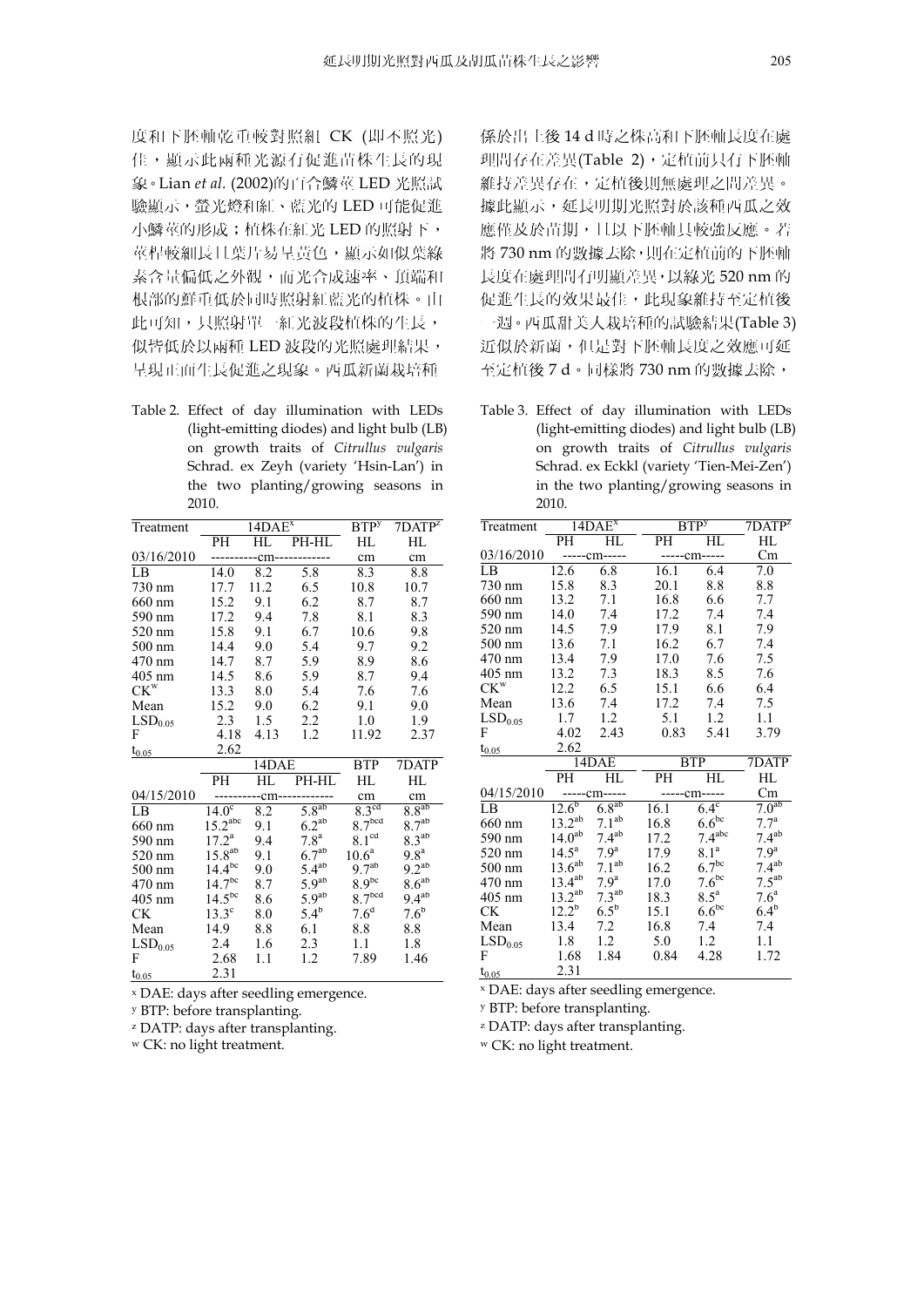亦是在定植前的下胚軸長度在處理間有明顯 差異,相較於對照組以綠光 520 nm 和紫光 405 nm 兩種光源有促進生長的效果,此優勢 生長也維持到定植後一週。

經檢視參試三種瓜類作物的下胚軸長度 與株高之關係(Fig. 1A),無論苗期或幼株生 長初期大致呈現直線正相關,惟胡瓜可長達 定植後 14 d,可見天氣良好情況下延長明期 光照對下胚軸伸長的促進可以反應在株高。 若將顯示出徒長現象之 730 nm 的數據去 除,三種瓜類作物的下胚軸長度與株高之關 係如 Fig. 1B 所示,苗期和定植前的下胚軸長 度與株高仍維持直線正相關,除胡瓜苗株在 定植後一週可維持顯著正相關外,兩個西瓜 品種則無顯著相關,可能是受到定植後田間 環境的影響。另在植株地上部鮮重與株高之 關係方面,三種瓜類作物概為直線正相關(Fig. 2A),尤其胡瓜在出土後 14 d 即有此現象,

顯示地上部鮮重隨著植株高度的增高而增 加。如同下胚軸和株高的關係圖。去除 730 nm 的數據(Fig. 2B),結果與未去除的相關圖 類似,仍維持兩者顯著直線正相關。至於三 種瓜類苗株在田間的長時間生長及未來生殖 生長是否受到苗期光照的影響,仍需較多期 作的試驗及更多生育參數來驗證和解釋。

#### 引用文獻

- Bula RJ, RC Morrow, TW Tibbits, DJ Barta (1991) Light-emitting diodes as a radiation source for plants. **HortScience** 26:203-205.
- Fang W, R-C Jao (2004) Review of the application of LEDs in bio-industry. (in Chinese with English abstract) **J. Agric. Assoc. China**  5:432-446.
- Hoenecke ME, RJ Bula, TW Tibbits (1992) Importance of "Blue" photon levels forlettuce seedlings grown under red-light-emitting diodes. **HortScience** 27:427-430.



**Fig. 1A. Changes in plant height (PH) to hypocotyls length (HL) of treated plants with LEDs (light-emitting diodes; with 730 nm), LB (light bulb) and no light (CK) in varieties of cucumber and watermelon in two planting/growing seasons of 2010.**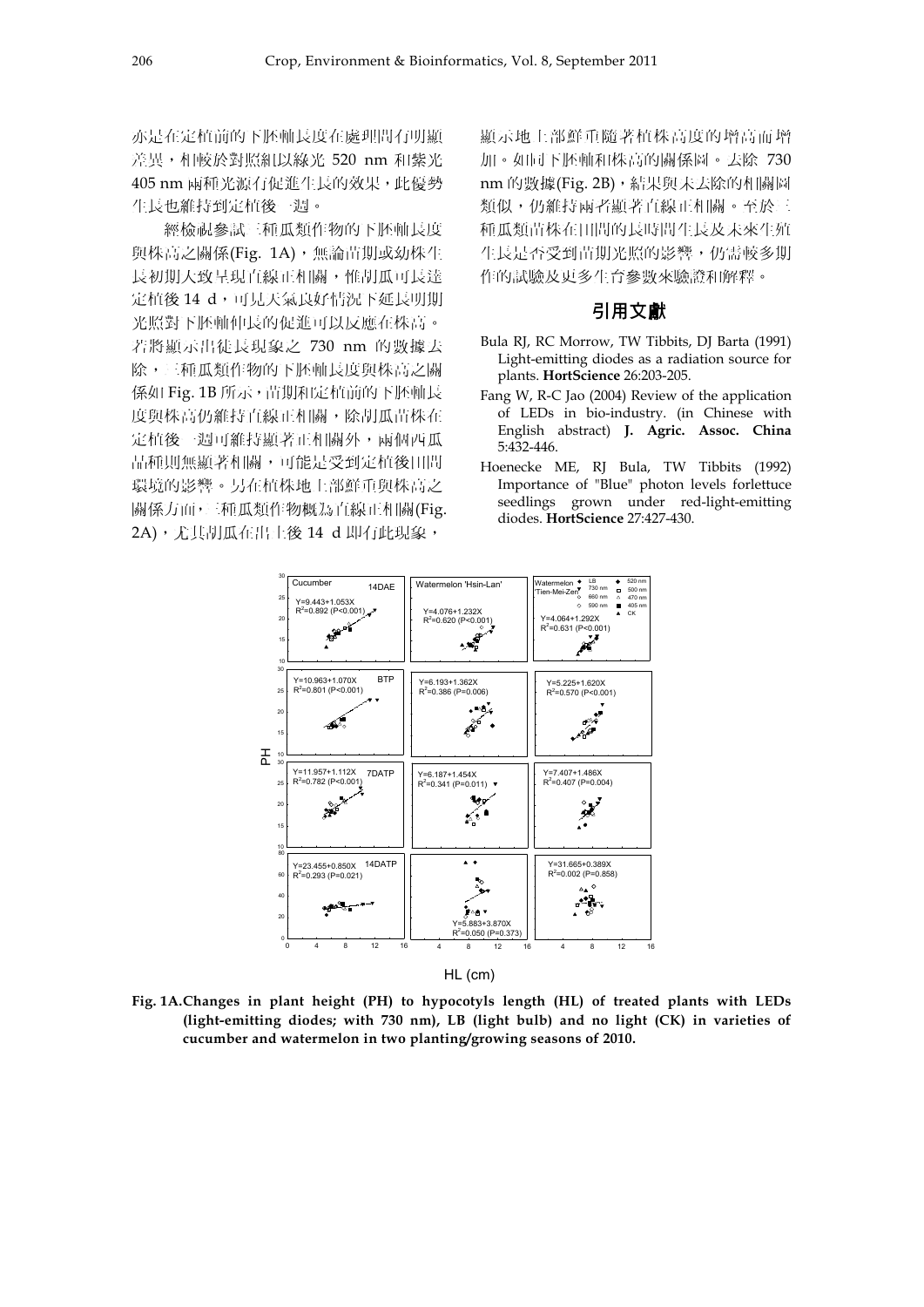

**Fig. 1B. Changes in plant height (PH) to hypocotyls length (HL) of treated plants with LEDs (light-emitting diodes; without 730 nm), LB (light bulb) and no light (CK) in varieties of cucumber and watermelon in two planting/growing seasons of 2010.**



**Fig. 2A. Changes in plant height (PH) to aboveground fresh weight (AFW) of treated plants with LEDs (light-emitting diodes; with 730 nm), LB (light bulb) and no light (CK) in varieties of cucumber and watermelon in two planting/growing seasons of 2010.**